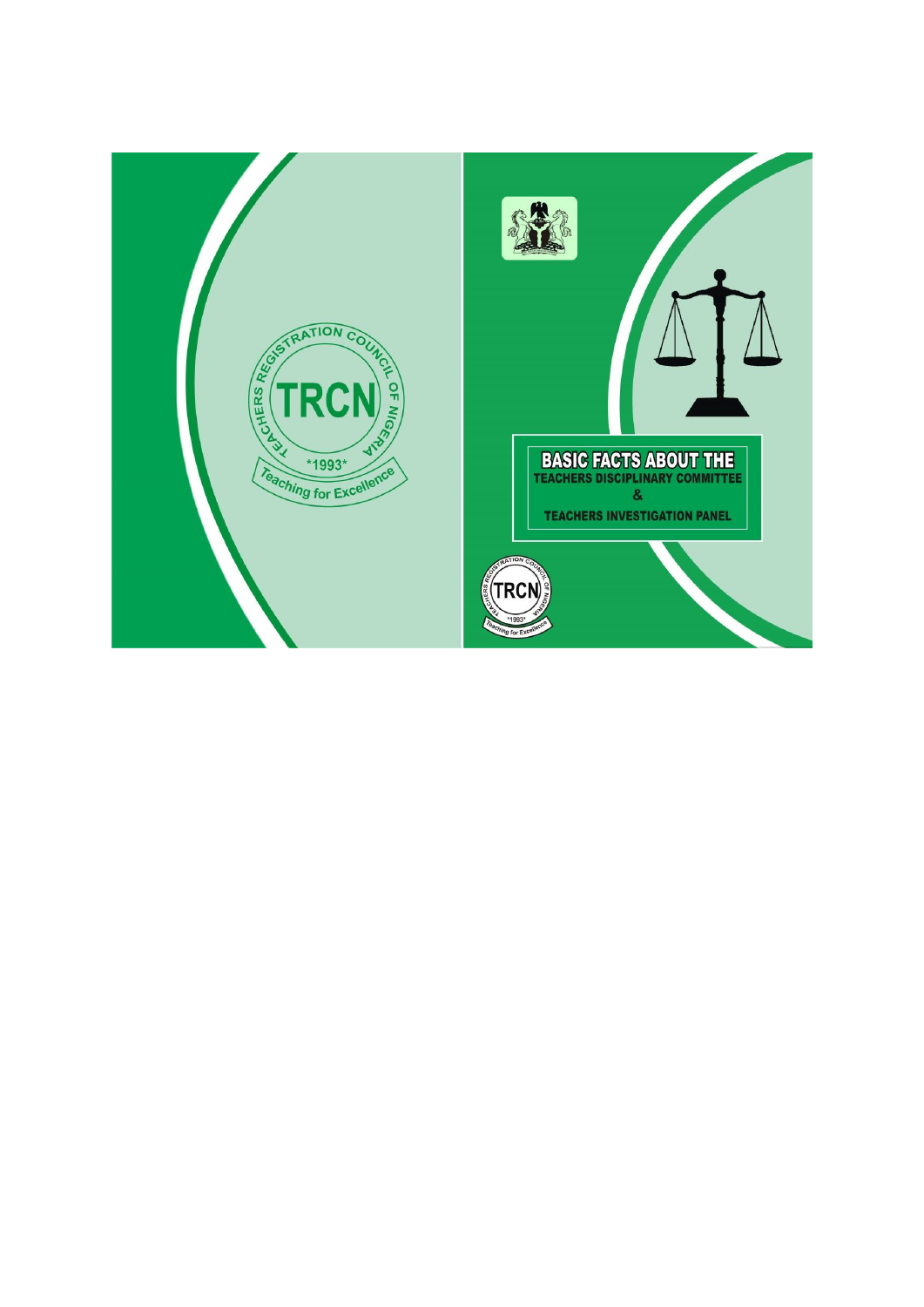

# **TEACHERS REGISTRATION COUNCIL OF NIGERIA**

## **HEADQUARTERS**

12 ODA CRESCENT, OFF AMINU KANO CRESCENT, WUSE 2. PMB 526 GARKI ABUJA

Tel:(234)09-8762016, 09-8762035, 09-8762038

Website: www.trcn.ng.gov E-mail: info@trcn.gov.ng

## **REVISED 2012**

© 2007 Copyrights reserved. No part of this document may be reproduced, store in a retrieval system, or transmitted in any form or by any means, electronic, mechanical, photocopying recording or otherwise without prior permission of the Teachers Registration Council of Nigeria

TEACHERS REGISTRATION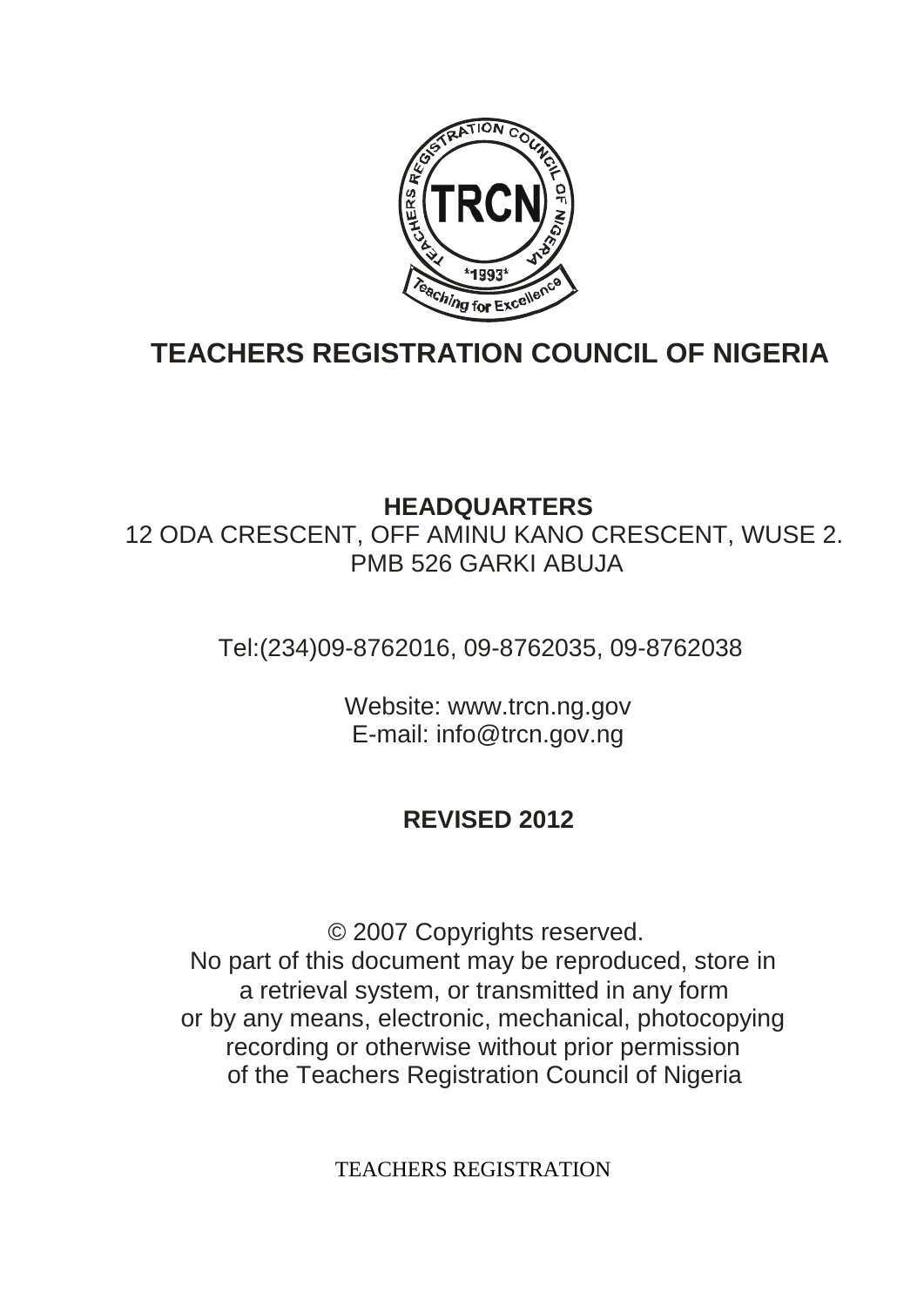## COUNCIL OF NIGERIA

#### **Motto:** Teaching for Excellence

- **Vision:** An effectively regulated teaching profession in Nigeria founded upon robust teacher education and practice and where teacher quality, discipline, professionalism, reward and dignity match international standards
- **Mission:** To assure teacher excellence and professionalism among teachers at all levels of the education system through effective registration and licensing of teachers; accreditation, monitoring and supervision of teacher education programmes; promotion of continuing professional development; maintenance of discipline and leading the overall renaissance of the teaching profession in Nigeria.

## **ESTABLISHMENT/MANDATES OF TRCN**

The Council was established by TRCN Decree 31 of 1993 now TRCN Act CAP. T3 of 2004. Several decades of agitation by professional teachers and other stakeholders for the establishment of a regulatory agency led to the enactment of the Act.

## **TEACHERS DISCIPLINARY COMMITTEE AND**

## **TEACHERS INVESTIGATING PANEL**

Establishing the Teachers Disciplinary Committee (the Tribunal) and the Teachers Investigating Panel (the panel)

Section 9 (I) and (3) of the Teachers Registration Council of Nigeria **TRCN ACT CAP T3 of 2004** established the Teachers Disciplinary Committee and Teachers Investigating Panel, respectively.

## **TEACHERS DISCIPLINARY COMMITTEE (TDC)**

Section 9(I) provides as follows: There is hereby established a tribunal to be known as the Teachers Disciplinary Committee.

## **Location of the Teachers Disciplinary Committee (the Tribunal)**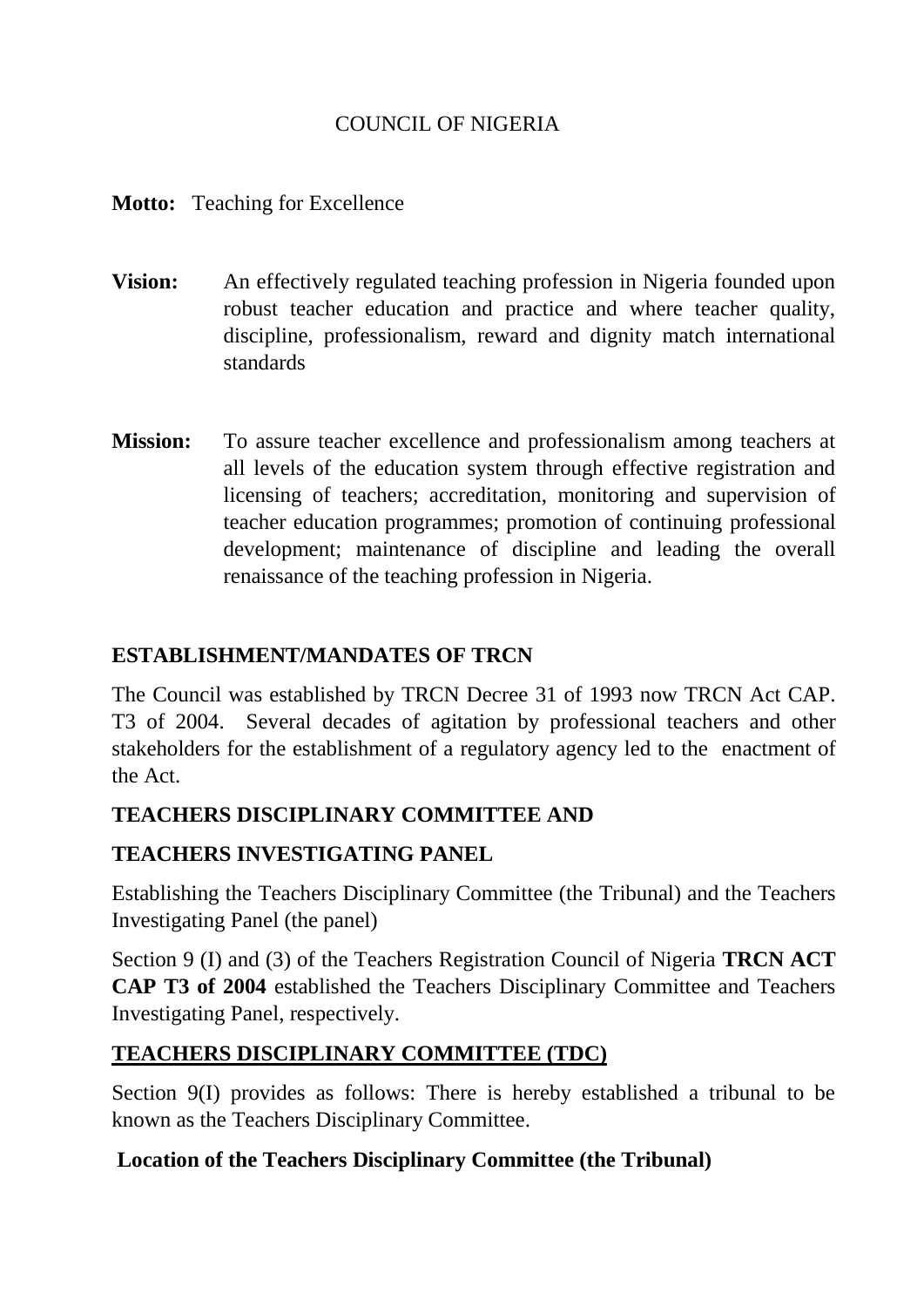The Federal Capital Territory (Abuja).

## **Duties of the Teachers Disciplinary Committee**

This committee is charged with the duty of considering and determining any case referred to it by Teachers Investigation Panel.

## **Composition of the Teachers Disciplinary Committee**

Sub-section (2) provides for the composition of the Committee and states as follows: "The committee shall consist of the Chairman of the Council and ten other members appointed by the Council".

## **Quorum for the Meeting of the tribunal**

The quorum of the Committee shall be four of whom at least two shall be registered members.

## **Selection of Members and Rules of Procedures**

The Attorney General of the Federation shall make rules as to the selection of members of the committee for the purposes of any proceedings and as to the procedure to be followed and the rules of evidence to be observed in the procedures before the committee.

## **Courts of Corresponding Jurisdiction**

To underscore the power of the Committee as sharing in the powers of a High Court, the Act in addition to the provisions above stated in section 10(4) that a teacher convicted may within twenty eight days of the conviction appeal to the Court of Appeal against the decision of the Committee and the Committee may appear as respondents to appeal.

The Committee therefore is according to the Act a tribunal or jury of very high standing that should be taken serious by teachers. The medical Tribunal set up by the Medical and Dental Council of Nigeria is a most applicable example. Frequently the nation witnesses the trial of medical doctors who committed acts of professional misconducts, like negligence leading to the death of patients, etc. The same will now be the case for teachers.

## **Scope of the Committee's Assignment**

The Committee's primary assignment is to consider and determine cases referred to it by the Teachers Investigating Panel. According to section 10(I) of the Act, such cases may include where: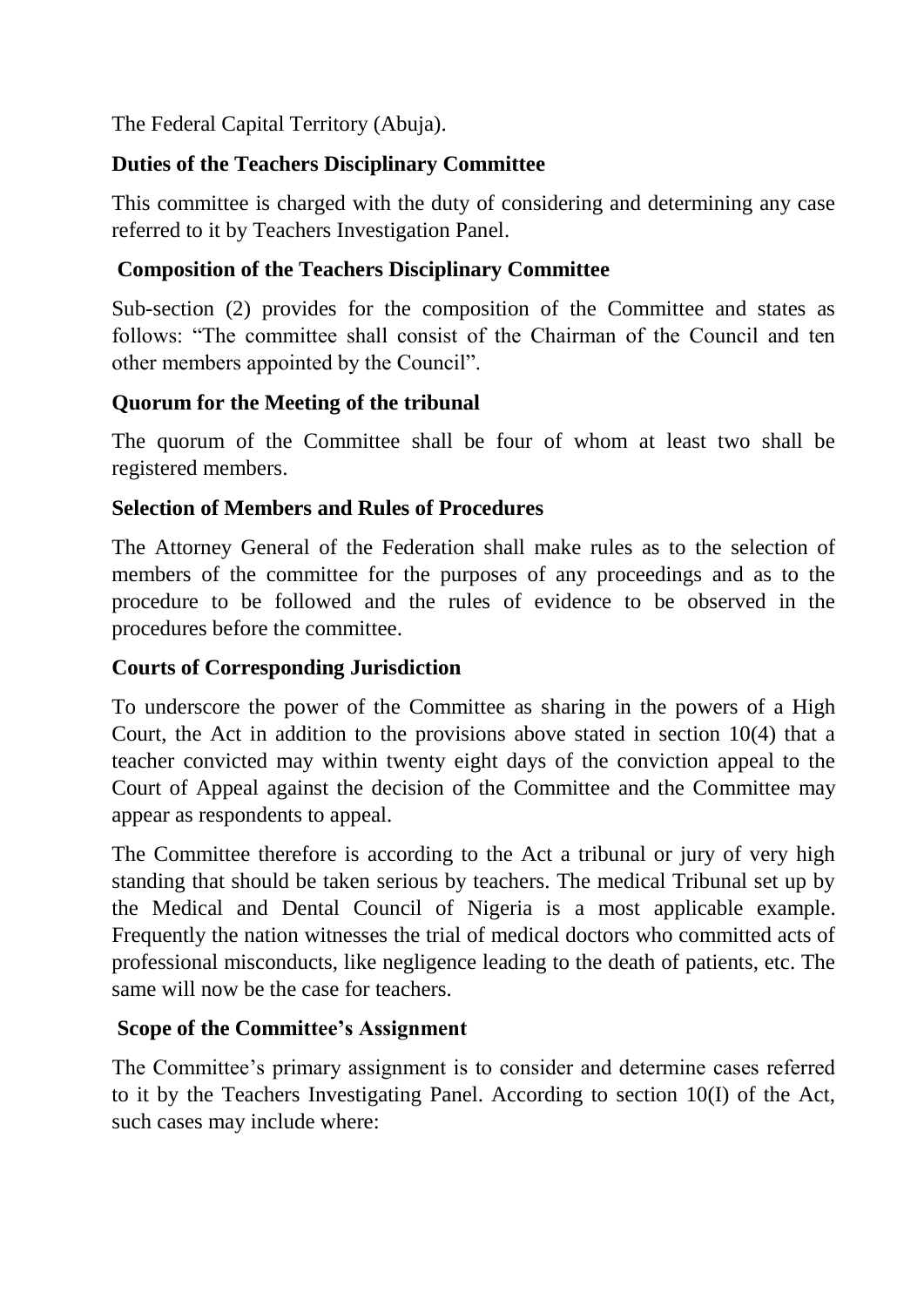- (i) A member is charged with infamous conduct in any professional respect (as contained in the Teachers Code of Conduct or elsewhere).
- (ii) a member is convicted, by any court or committee in Nigeria or elsewhere having power to award imprisonment, of an offence (whether or not punishable with imprisonment) which in the opinion of the Committee is incompatible with the status of a teacher;
- (iii) The Committee is satisfied that the name of any person has been fraudulently registered or a member has made false claims in his registration documents.

(iv) The committee may, if it thinks fit, give a direction reprimanding the person or ordering the Registrar to strike his name of the relevant part of the register.

- (v) The Committee may, if it thinks fit, differ its decision as to the giving a direction until a subsequent meeting of the Committee.
- (vi) No decision shall be deferred for any period exceeding two years in the aggregate; and
- (vii) No person shall be member of the Committee for the purposes of reaching a decision which has been differed or further differed unless he was present as a member of the Committee when the decision was deferred.

## **TEACHERS INVESTIGATING PANELS (TIP)**

Section 9 (3) provides as follows: There shall be established in each State of the Federation and the Federal Capital Territory, Abuja a body to be known as the State Teachers Investigating Panel.

## **Location of the Teachers Investigation Panels**

The 36 States of the Federation and the Federal Capital Territory, Abuja.

## **Duties of the Teachers Investigating Panel include:**

(i) Conducting a Preliminary investigation into any case where it is alleged that a member or any teacher has misbehaved in his capacity as a professional teacher, or should for any other reason be the subject of proceedings before the committee; and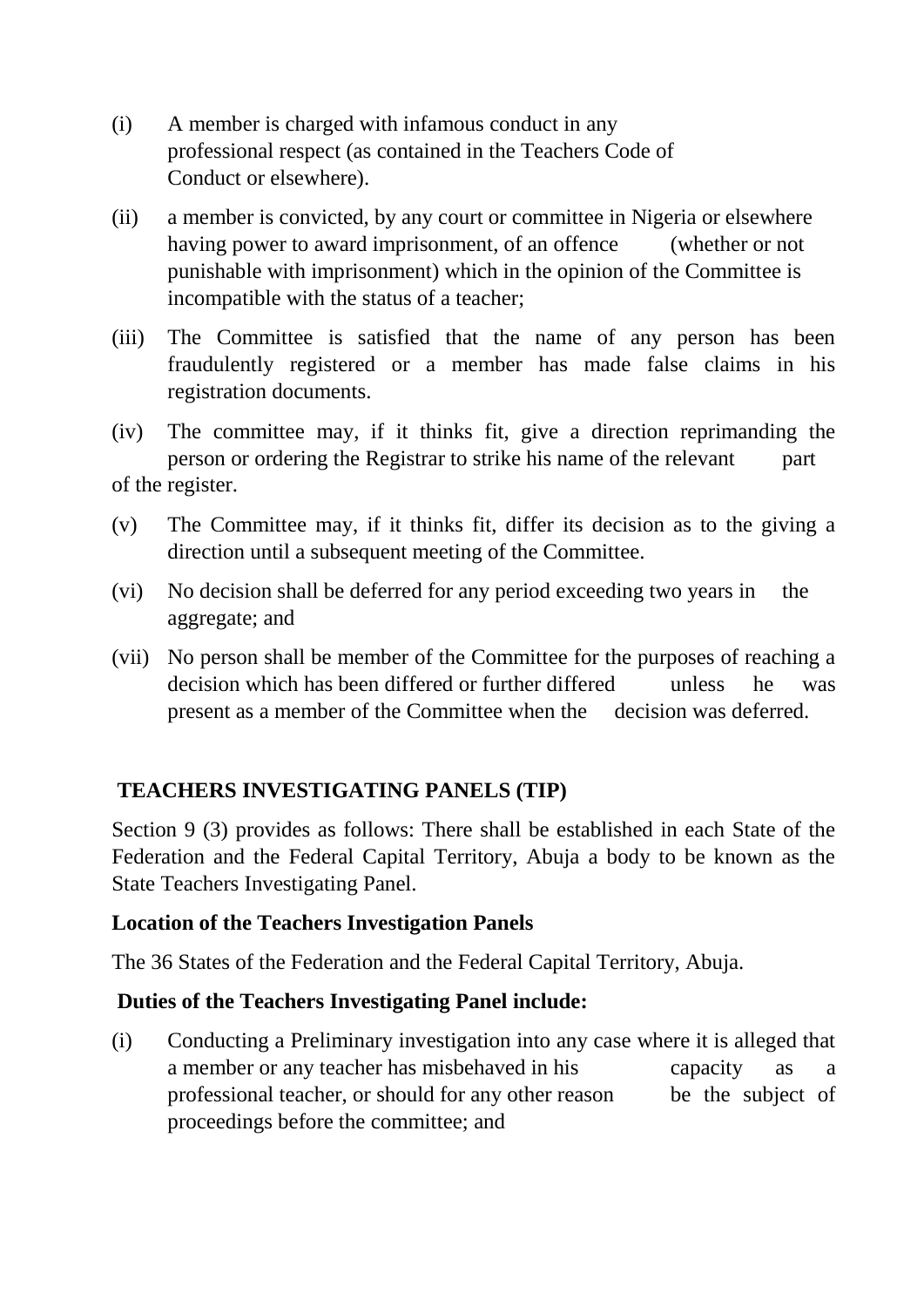(ii) Deciding whether the case should be referred to the committee (Teachers Disciplinary Committee)

## **Composition of the Teachers Investigation Panel**

Sub-section (4) provides for the composition of the panel members. A panel shall be appointed by the Council after consultation with the State Ministry of Education or the Federal Ministry of Education in the case of the Federal Capital Territory, Abuja and shall consist of five members one of whom shall be a legal practitioner.

## **Quorum for the meeting of the panel**

The quorum for the panel shall be three.

## **The modus operandi of the Teachers Investigating Panel:**

- (i) The teacher so affected shall be informed by the Panel that an allegation has been made against him and shall be invited to respond to it
- (iii) Where the Panel establishes evidence of misconduct it shall refer the case to the Teachers Disciplinary Committee.

## **DISCIPLINE AND PUNISHMENT**

The Council has published a Teachers Code of Conduct (TCC) to define the minimum ethical standards expected of professional teachers. The TCC is given free of charge to teachers at the point of registration. Teachers, who for any reason did not get a copy, might of necessity get a copy from the nearest TRCN office. It forecloses the possibility that any teacher will claim ignorance of what constitutes virtues or vices in the discharge of his professional duty. With the establishment of the Code, the Council will exercise its disciplinary functions on erring teachers.

#### **Disciplinary Actions, Sanctions and Punishment**

On the conviction of a teacher against any of the category of offenses stated above, the Teachers Disciplinary Committee (the Tribunal) can give directives for:

- (i) Advice
- (ii) Reprimand
- (iii) Suspension of registration (for months)
- (iv) Cancellation of registration
- (v) Deletion of name temporarily or permanently from the Teachers Register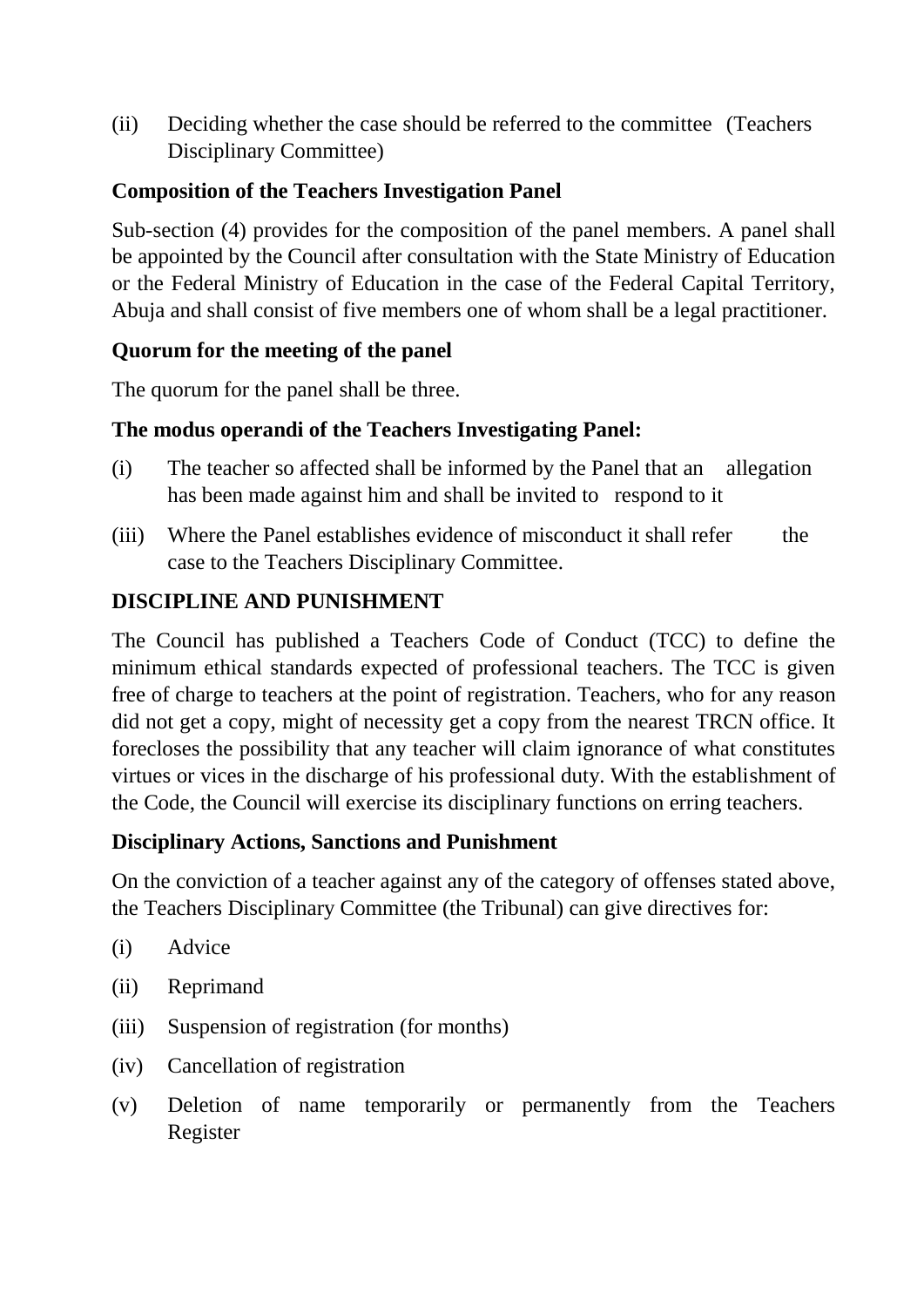(vi) Criminal prosecution in accordance with the relevant laws of the country

For purposes of subsection (I) (b) of this section, a person shall not be treated as convicted as therein mentioned, unless the conviction stands at a time when no appeal or further appeal is pending or may (without extension of time) be brought in connection with the conviction.

When the committee gives a direction under subsection (I) of section 10, the committee shall cause notice of the direction to be served on the person to whom it relates.

The person to whom such a direction related may, at any time within twenty eight days from the date of service on him of notice of the direction, appeal against the direction to the court of Appeal; and the committee may appear as respondent to the appeal and, for the purpose of enabling directions to be given as to the costs of the appeal and of proceedings before the committee, the committee shall be deemed to be a party thereto whether or not it appears on the hearing of the appeal.

A direction of the committee under subsection (I) of section 10 shall take effect-

- When no appeal under this section is brought against the direction within the time limited for such an appeal, on the expiration of that time; or
- Where such an appeal is brought and is withdrawn or struck out for want of prosecution, or the withdrawal or striking out of the appeal; or
- Where such an appeal is brought and it is not withdrawn or struck out as afore said, if and when the appeal is dismissed, and shall not take effect except in accordance with the foregoing provision of this subsection.

A person whose name is removed from the register in pursuance of a direction of the committee under section 10, shall not be entitled to be registered again except in pursuance of a direction in that behalf given by the committee on the application of that person; and a direction under this section for the removal of a person's name from the register, may prohibit an application under this subsection by that person until the expiration of such period from the date of the direction (and he has duly made such an application, from the date of his last application) as may be specified in the direction.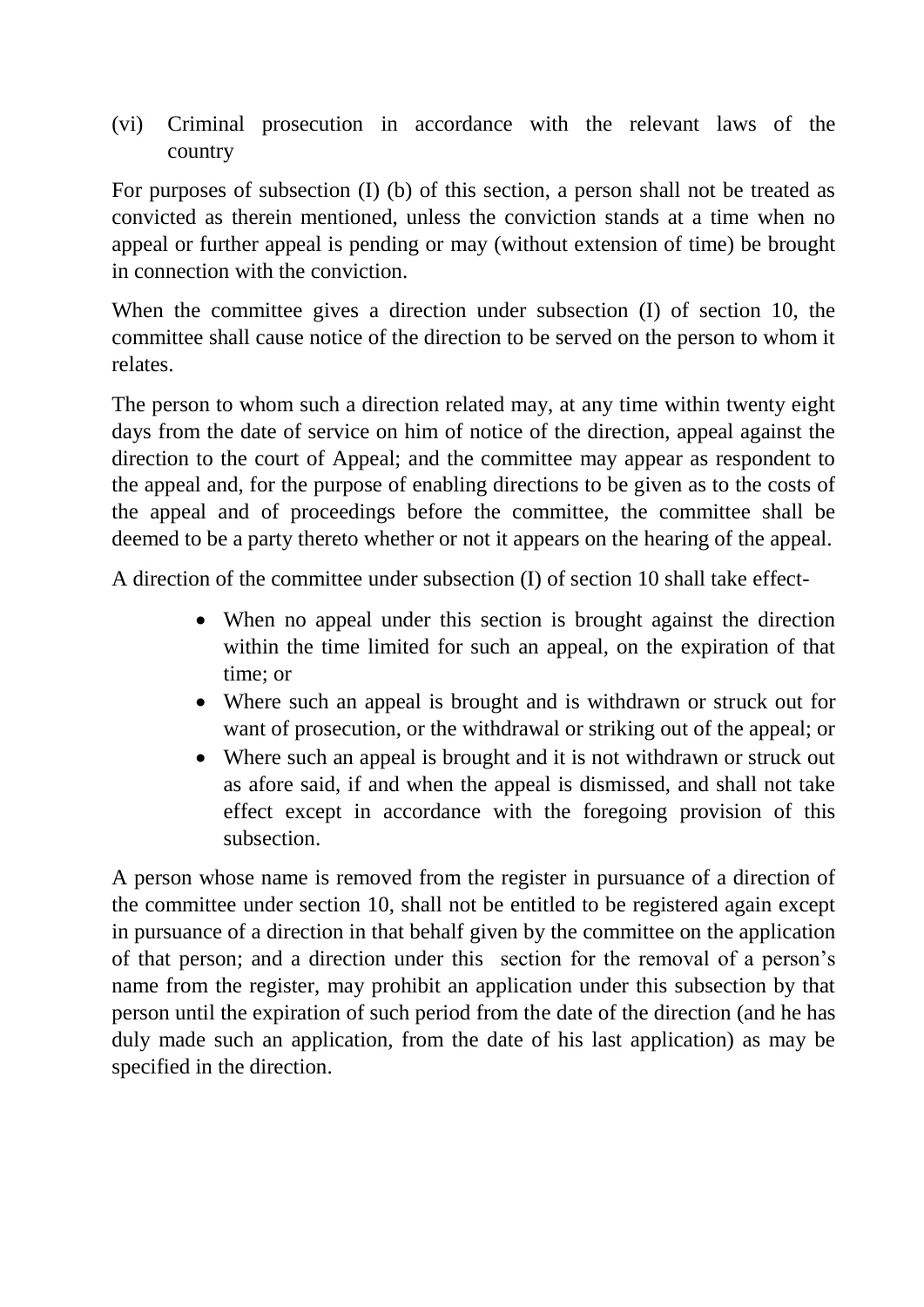## **ACTS COMMISSION OR OMISSION ADJUDGED TO BE MISCONDUCT**

- (i) Forgery or mutilation of official document
- (ii) Fighting in or within the school premises
- (iii) Assaulting a student or teacher
- (iv) Abuse of a student or a Teacher
- (v) Intimidation of student(s)
- (vi) Harassment (sexual or otherwise)
- (vii) Habitual late comer
- (viii) Unauthorised Absenteeism
- (ix) Taking undue advantage of students or Teachers
- (x) Illegal or Unauthorized collection of money from students
- (xi) Facilitating, aiding abetting or assessor to exam malpractice
- (xii) Irregular or unauthorized awards of marks
- (xiii) Bribery (giving or taking)
- (xiv) Disobedience of lawful order
- (xv) Stealing
- (xvi) Extortion from students
- (xvii) Money for marks Racket
- (xviii)Sex for Marks Racket
- (xix) Employing Unqualified Teachers
- (xx) Teaching with non-qualifying or unrecognized certificate
- (xxi) Teaching without registration with TRCN etc

## **Duty to Report**

Section II (I) of the Act provides as follows: It shall be the duty of the head of an educational institution to report any misconduct by a registered member to the panel.